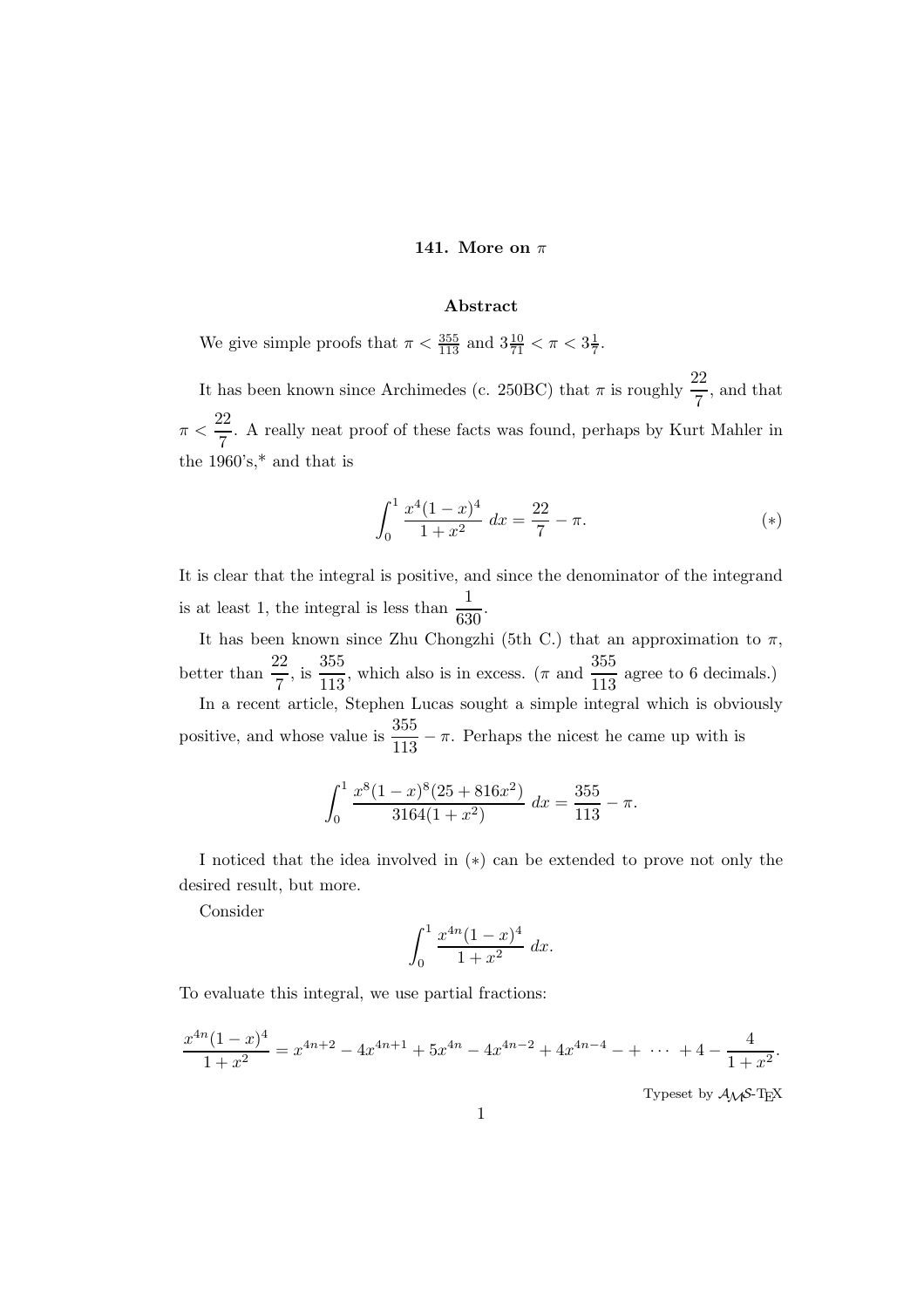It follows that

$$
\int_0^1 \frac{x^{4n}(1-x)^4}{1+x^2} dx = 4\left(1 - \frac{1}{3} + \frac{1}{5} - + \cdots - \frac{1}{4n-1}\right) + \frac{5}{4n+1} - \frac{4}{4n+2} + \frac{1}{4n+3} - \pi
$$
  
= rational -  $\pi$ ,

where the denominator of the rational is (before any cancellation) divisible by all primes up to  $4n + 3$ .

Thus, for example,

$$
\int_0^1 \frac{x^{112}(1-x)^4}{1+x^2} \, dx = \frac{P}{113Q} - \pi,
$$

where, using my trusty computer I find

 $P = 46922045053712930642150903262788670879977081355826$ 

 $Q = 132174785996436457344235486484552040071436191175,$ 

 $P < 355 Q = 46922049028734942357203597702015974225359847867125$ 

and

$$
0 < \int_0^1 \frac{x^{112}(1-x)^4}{1+x^2} \, dx < \frac{355}{113} - \pi,
$$

which gives

$$
\pi < \frac{355}{113}.
$$

In similar vein,

$$
\int_0^1 \frac{x^{4n+2}(1-x)^4}{1+x^2} \, dx = \pi - \text{rational},
$$

where the denominator is (before any cancellation) divisible by all primes up to  $4n + 5$ . In particular,

$$
\int_0^1 \frac{x^{70}(1-x)^4}{1+x^2} \, dx = \pi - \frac{R}{71S},
$$

where

 $R = 3100473885152861164004910599081,$  $S = 13900161851314672380764590350,$  $R > 223S = 3099736092843171940910503648050$